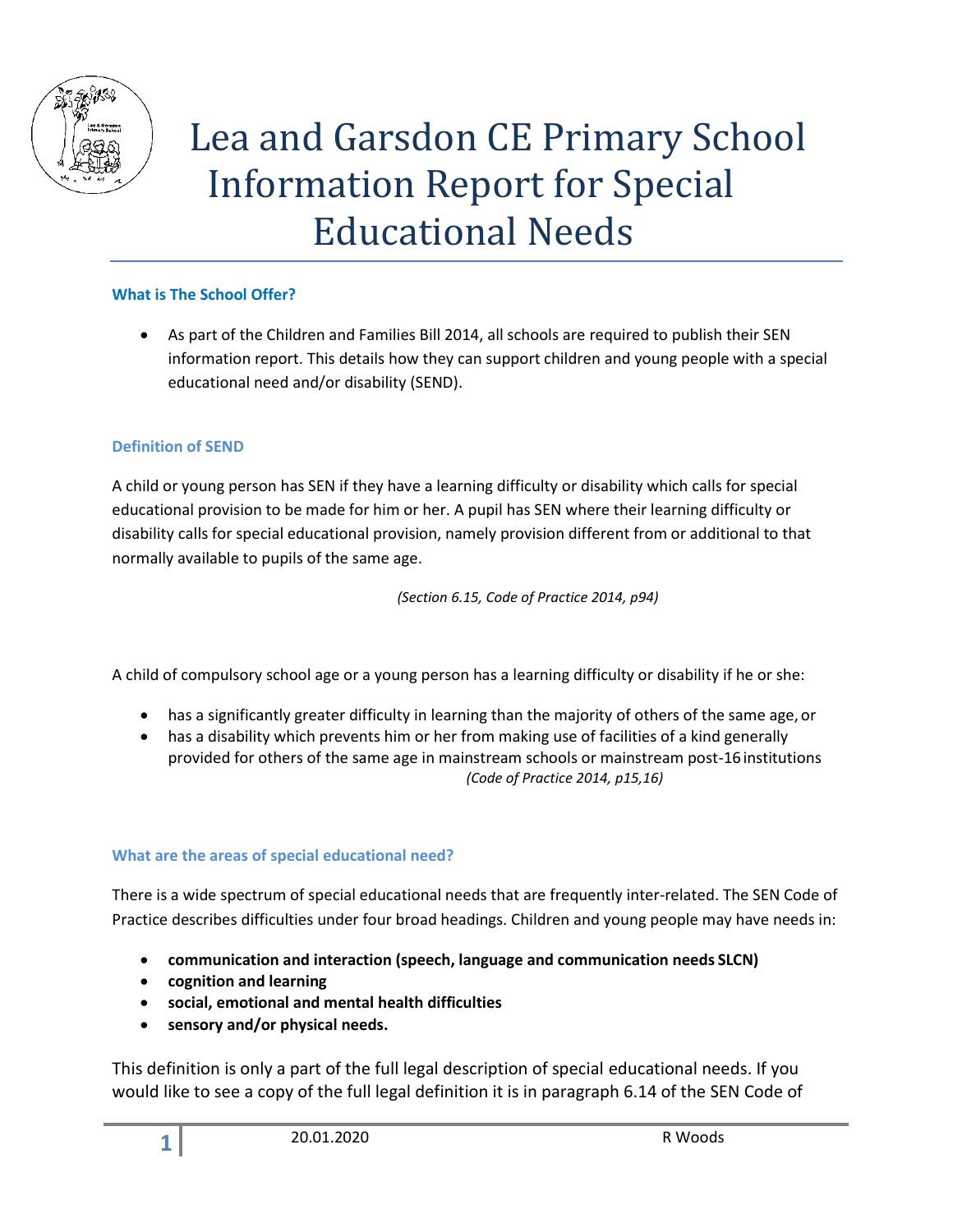Practice. This can be downloaded from [www.gov.uk/government/consultations](http://www.gov.uk/government/consultations) Reference: DFE-00205-2013

# **Overview of the school**

- Lea and Garsdon CE Primary School is a rural primary school with approximately 115 children on roll in 5 classes. Children come from the village of Lea, Malmesbury and surrounding areas.
- There are approximately 25 children in each class.
- Approximately 22% of children are in receipt of Pupil Premium Grant
- Approximately 13 % of pupils are currently receiving SEN support.
- Approximately 1% of pupils are identified with an Education Health Care Plan.
- All areas of the school are accessible to children with gross motor difficulties.

# **Curriculum**

- o How will the curriculum be matched to my child's needs?
	- $\circ$  Lea and Garsdon CE Primary School ensures all teaching is differentiated to match the needs of each child. This is achieved through high quality planning and "quality first" teaching. This includes children who are very able, may have an additional need or have a special educational need or disability.
	- $\circ$  Some children may require more focused support, and additional adults may be used to provide support where appropriate
	- o Some children may have an additional need which may require a short term intervention or some additional support
	- $\circ$  Some children who have a special educational need may require a personalised, targeted intervention to support their learning and enable them to access the curriculum.
- $\circ$  Who can I talk to if I am not happy with what or how my child is learning?
	- $\circ$  The first point of contact for parents or carers is always your child's class teacher.
	- $\circ$  Parents and carers are encouraged to speak informally to teachers after the school day, or request a formal appointment by contacting the school office.
	- $\circ$  Class teachers also hold formal Parent Consultation Evenings twice a year.
	- o Additional points of contact are: Mrs Rachel Woods (Inclusion Manager) Mr Peter Shewring (Head Teacher) Mrs Ann Suter (Governor with responsibility for SEND)
- $\circ$  What is the level of support my child can get both in and out of the classroom?
	- $\circ$  The support your child receives will be tailored to their needs, through differentiated teaching, use of additional adults and personalised invention programmes.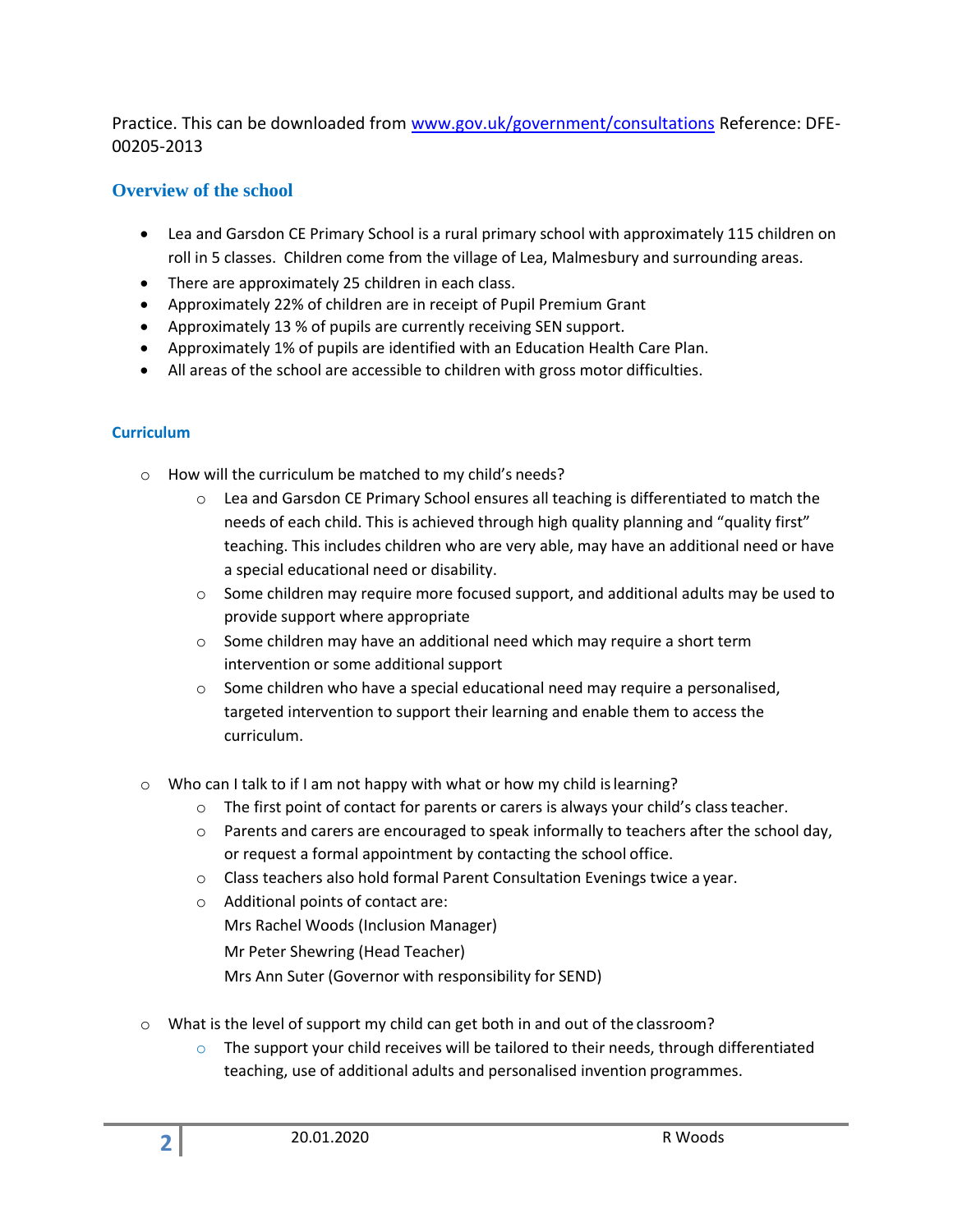#### **Extra Curricular activities**

- $\circ$  How will my child be included in activities outside of the classroom including school trips?
	- o Lea and Garsdon CE Primary School strives to include all children in all extra-curricular activities by providing appropriate resources.
	- $\circ$  A full risk assessment will be carried out prior to any trips which will detail any specific needs and measures to provide for these.
	- $\circ$  There is a range of extra-curricular clubs which aim to cater for all pupils.

#### **Social Opportunities**

What social out of school activities are there?

o Film nights/ discos /PTA events are open to all pupils

How will you support my child's social development?

- o All aspects of school life are designed to support your child's social development
- o Each child takes part in weekly PSHE sessions as part of the curriculum
- $\circ$  Our school has a qualified Emotional Literacy Support Assistant who runs a number of interventions which can help to support your child's social, emotional and mental health development including; Lego Therapy, Circle of Friends and Garden of Dreams
- $\circ$  It is sometimes necessary to have a specifically tailored programme of support putin place to meet the needs of individuals

## **Training and Resources**

- How are the school's resources allocated and matched to my child's needs?
	- $\circ$  Lea and Garsdon CE Primary School considers the needs of each child on an individual basis. In the first instance, all children receive high quality differentiated teaching, which matches children's needs.
	- o Where additional resources (such as a specific intervention programme) are required, the class teacher will liaise with the Inclusion Manager and where appropriate the Headteacher (if support involves allocation of staffing), to develop a personalised programme of support for your child. All intervention programmes are evidence based, and used to narrow the gap between your child's attainment and the attainment of their peers.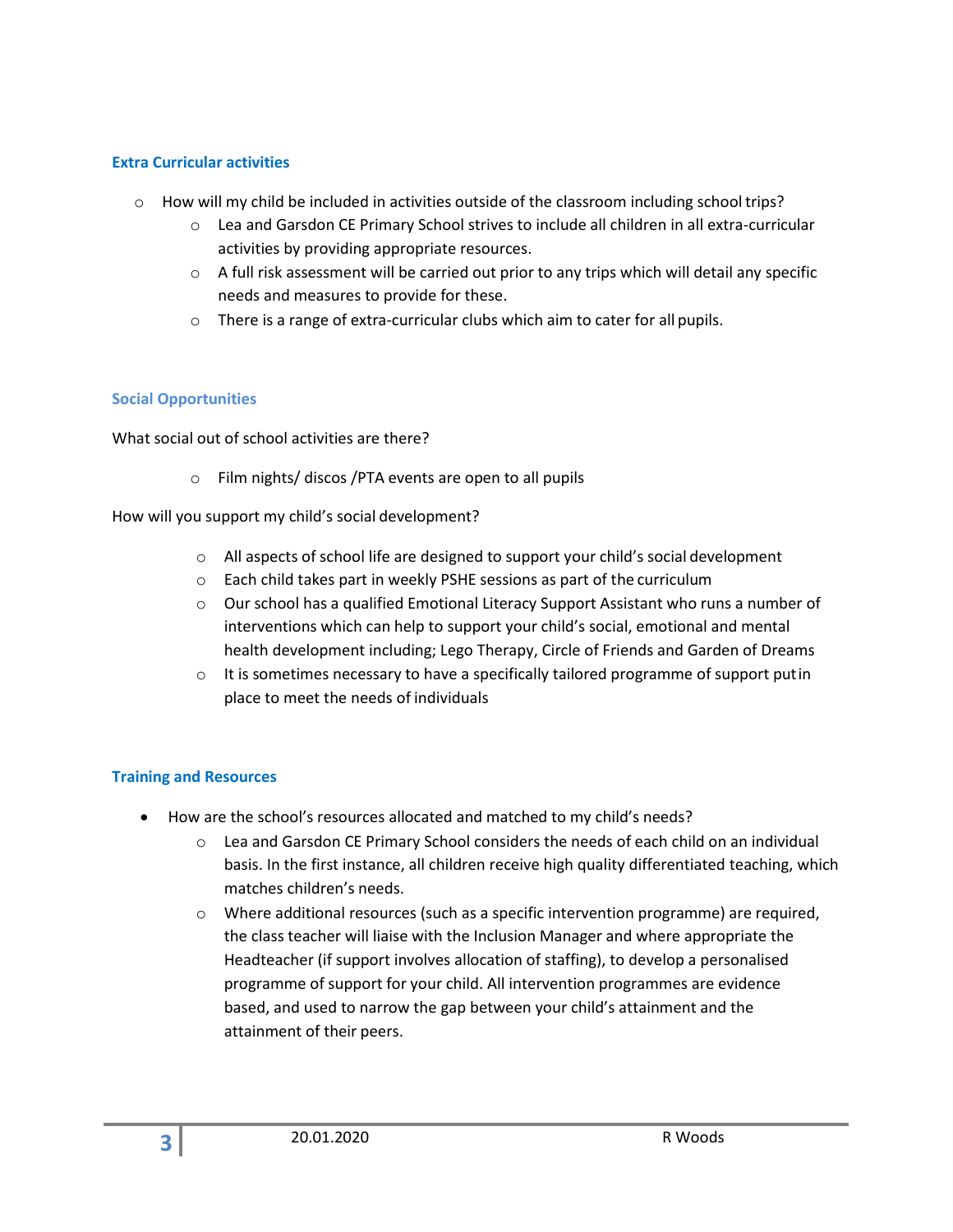- What specialist services and expertise are available to my child?
	- o As appropriate, our school is currently able to access external professional support, including:
		- **Speech and Language Therapy**
		- **C** Occupational Therapy
		- Child and Adolescent Mental Health Service (CAMHS)
		- **Educational Psychologist**
		- **Behaviour Support Teacher who is a qualified THRIVE practitioner**
		- Specialist Special Educational Needs Service (SSENS) which includes:
			- Learning Support
			- **•** Social Communication Needs
			- Qualified Teacher for Visual Impairment
			- Qualified Teacher for hearing Impairment
		- **Ethnic Minority and Traveller Advisory Service (EMTAS)**
		- Links with a School Nurse
		- Common Assessment Framework (CAF) compiled when necessary
		- Access to parenting classes
		- Access to Parent Support Advisor ( on a needs basis)
		- Key workers (on a needs basis)
		- Access to Forest School
	- o As appropriate, our school has some staff specialising in:
		- **Emotional Literacy Support (ELSA)**
		- Narrative Therapy (Delivery of specialist Speech and Language support)
		- **•** Working Memory
		- A range of other evidence-based Intervention Programmes to support literacy and numeracy skills
		- We strive to make all our classes as inclusive as possible, by developing systems and equipment that are designed to remove barriers to learning.

## **Assessment and Review**

- How is the decision made about what type and how much support my child will receive?
	- $\circ$  Lea and Garsdon CE Primary School strives to identify any special educational need as early as possible in order to provide the appropriate support.
	- o Class teachers, supported by the Inclusion Manager and head teacher, assess the attainment and progress of all children termly. This enables the school to identify children who may have an additional need or a special educational need which can be characterized by progress which:
	- $\circ$  Is significantly slower than that of their peers starting from the same baseline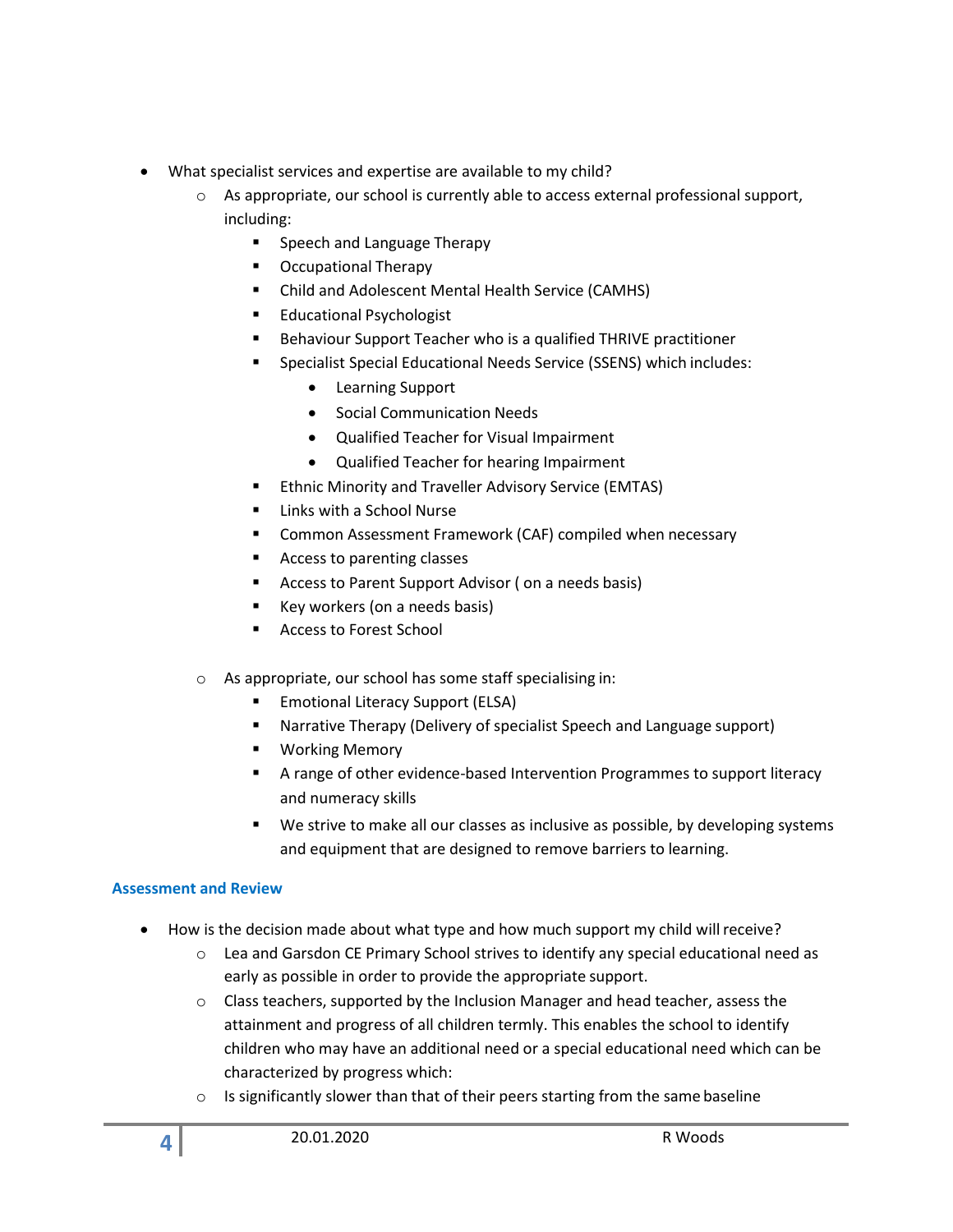o Fails to make the expected rate of progress

(SEN Code of Practice 2014)

- o Where additional resources (such as specific intervention programmes) are required, the class teacher will liaise with the Inclusion Manager and where appropriate the Headteacher (if support involves allocation of staffing), to develop a personalised programme of support for your child. All intervention programmes are evidence based, and used to narrow the gap between your child's attainment and the attainment of their peers, and remove any barriers to learning.
- $\circ$  Appropriate assessment procedures are in place, which will inform ambitious and achievable targets for your child. These are designed in collaboration with your child, class teacher, and Inclusion Manager where appropriate.
- How are parents and young people involved in the assessment and review of needs?
	- o At our school, children play an active part in target setting and reviewing their progress, along with parents and carers.
	- o Through Parent Consultation Evenings and SEN review meetings, parents are involved in the assessment and review of needs.
	- o Children who have a Statutory Education, Health and Care Plans will also have a formal annual review of their needs and progress.

# **Communication**

- How will the school keep me informed about my child's progress?
	- $\circ$  At Lea and Garsdon CE Primary School, we place high value on working collaboratively with parents to ensure successful outcomes for all children. We aim to have an opendoor policy where parents are encouraged to take full and appropriate involvement in their child's education. Parents are encouraged to come into school on a regular basis to celebrate children's successes such as open days and assemblies.
	- $\circ$  Parents are also able to find out about their child's progress through Parent Consultation Evenings, SEN review meetings, Annual Reports, and both formal and informal discussions with your child's class teacher and Inclusion Manager. Some children may also have a home-school communication book.
- How will the school keep me informed about issues and problems with my child atschool?
	- $\circ$  Other than in exceptional circumstances, your child's class teacher will keep you informed through discussion in person, over the phone, or by letter or email.
- How will I know what the schools expectations are for my child's progress?
	- $\circ$  In Parent Consolation Evenings and SEN review meetings, your child's teacher will inform you about your child's progress. Your child will also receive their Annual Report detailing all aspects of their development.
- Who should I talk to if I have a concern about my child in school?
	- $\circ$  The first point of contact for parents or carers is always your child's class teacher.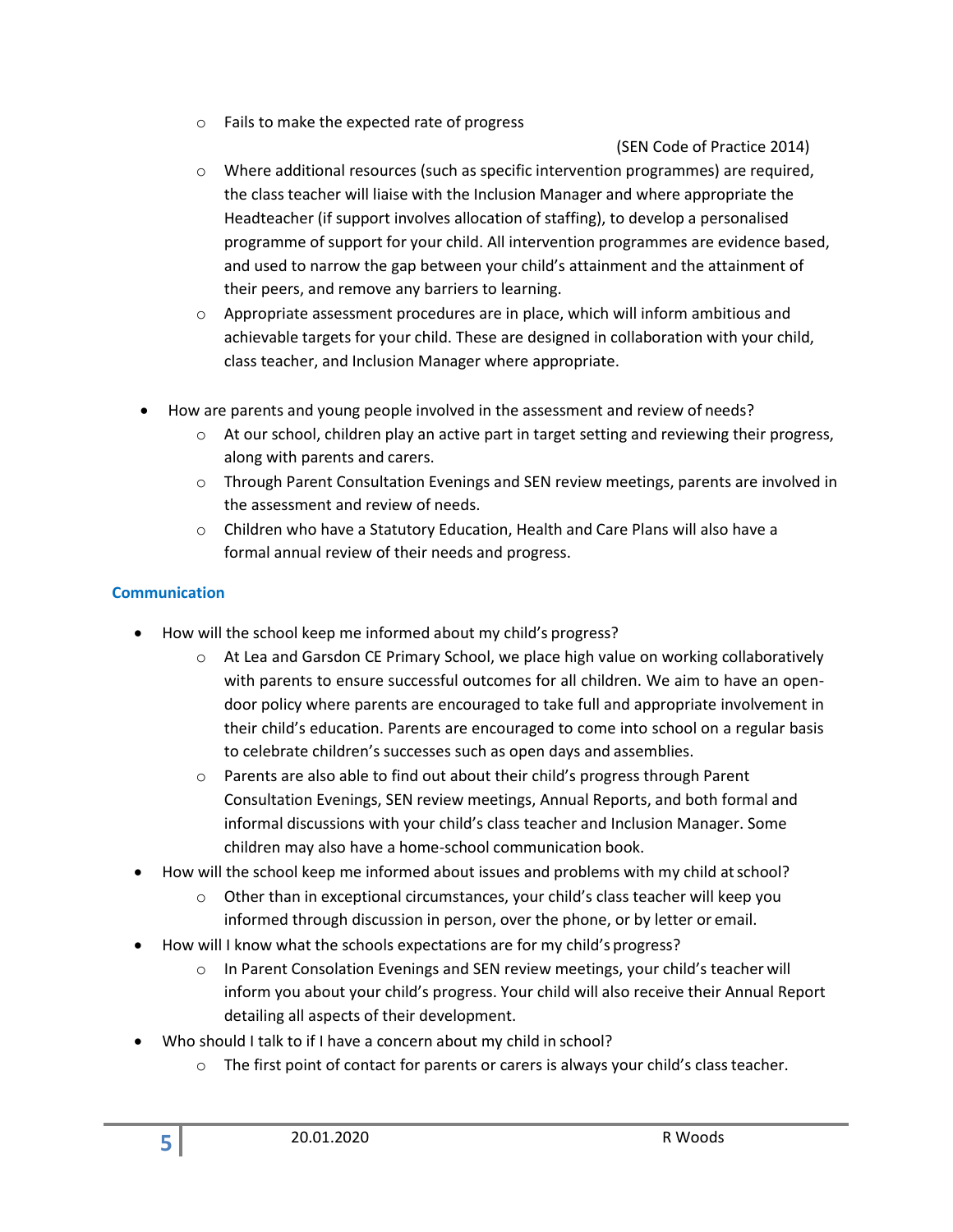o Additional points of contact are:

Mrs Rachel Woods (Inclusion Manager)

Mr Peter Shewring (Head Teacher)

Mrs Ann Suter (Governor with responsibility for SEND)

- How will my child's voice be heard?
	- $\circ$  Our School prides itself on being a school that actively listens to all children and puts their needs as paramount in all that we do.
	- o Your child will be involved in the setting and reviewing of targets.
	- $\circ$  Our School also regularly holds pupil conferences to gain pupil voice on a range of issues.

# **Transition**

- What are the transition arrangements from pre-school to Lea and Garsdon CE Primary School, and from Lea and Garsdon CE Primary School to Malmesbury Secondary School?
	- o Our school has close links with local Pre-Schools
	- o Staff from school visit pre-schools to ensure a smooth transition.
	- $\circ$  Pre-school staff and children visit school prior to September for a number of visits.
	- $\circ$  Extra visits to school will be provided if felt necessary and appropriate.
	- $\circ$  Our school has close links with Malmesbury Secondary School and works collaboratively with them to ensure a smooth transition from the end of primary school to the beginning of secondary school.
	- o We arrange additional visits to secondary school for children with additional needs or who are considered vulnerable, prior to them starting school.
	- o Our Parent Support Adviser, Mrs Terry Jones, can also help with transition.
- How could I arrange a visit before my child starts at the school?
	- $\circ$  Visits to the school are warmly welcomed. You will be given a personal tour of the school and an opportunity to discuss any special/additional needs your child may have and how the school can effectively support them.

## Further information or support

If you require any further information or support please contact Mrs Rachel Woods, our Inclusion Manager, via the school office who would be happy to speak to you.

Additional points of contact

Wiltshire's local offer [localoffer@wiltshire.gov.uk](mailto:localoffer@wiltshire.gov.uk)

Wiltshire Council 0300 456 0100 [www.wiltshire.gov.uk](http://www.wiltshire.gov.uk/)

## SEN and Disability Service – single Point of contact (SPOC) 01225 757985